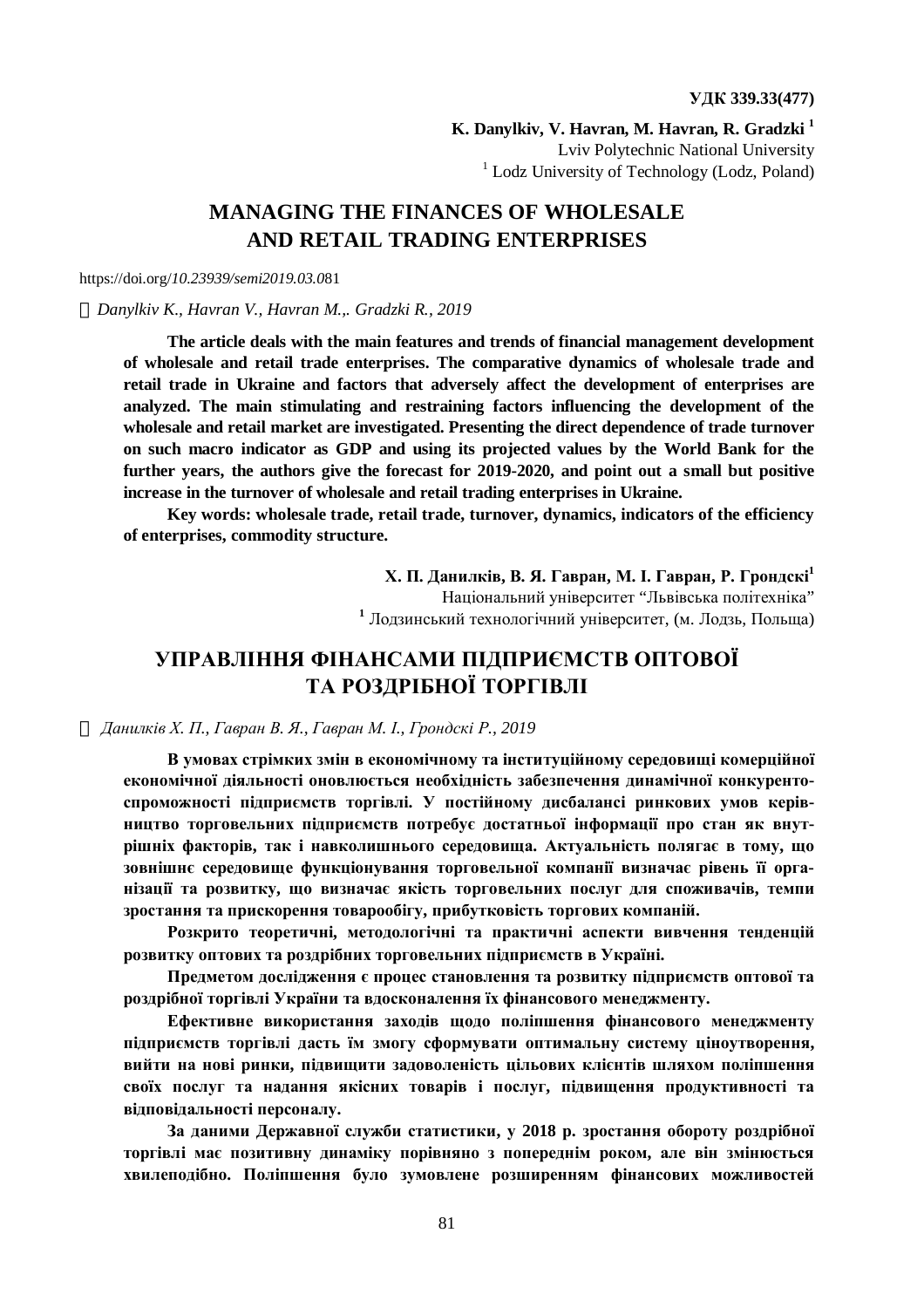**домогосподарств, підтриманим підвищенням мінімальної заробітної плати та попиту на торговельні послуги підприємствами реального сектору економіки.** 

**За аналізований період збиткові підприємства становлять у середньому третину від загальної кількості суб'єктів господарювання. Ця величина є високою і вказує на нездатність підприємств торгівлі впоратися з кризою та забезпечити сталий розвиток.** 

**У 2014–2018 роках спостерігалася тенденція до збільшення роздрібного товарообороту підприємств торгівлі України, а динаміка оптового товарообороту коливалася. Представляючи пряму залежність товарообігу від такого макропоказника, як ВВП, і використовуючи його прогнозовані значення Світовим банком на наступні роки, автори дають прогноз на 2019–2020 рр. підприємств роздрібної торгівлі в Україні.** 

**Ключові слова: оптова торгівля, роздрібна торгівля, товарообіг, динаміка, показники діяльності підприємств, товарна структура.** 

#### **Statement of the problem**

Today, the economic conditions of commercial business activity in Ukraine are characterized by uncertainty, extreme variability and a high level of riskiness of retail and wholesale trade enterprises activities. In the modern crisis conditions, the issues aimed at searching new means and ways of financial management of trading business require broader research.

An important role in the social and economic development of Ukraine play such economic units as commercial networks, having an opportunity to save on the ranges of activities, distribute resources more effectively, employ more qualified work forces, etc.

Therefore, the relevance of the paper is determined by the need to reveal the development problems of the Ukrainian modern retail and wholesale trading enterprises and to devise the measures aimed at their solution.

### **Analysis of recent research and publications**

Among a great number of academic economists, who have been researching the issues of financial management, functioning and improving activities of trading enterprises, the following ones should be mentioned: V. Stetsenko [8], P. Kutsyk [5], J. Brovkina [2], O. Dyma [4], O. Deryvedmid [3], I. Balabanova [1], and wholesale and retail trade in particular. They also research the conceptual framework for developing methodological tools for evaluating the functional efficiency and justification of the development strategy of wholesale trade in consumer cooperation; problems and perspectives of developing retail trade; trends of developing trading enterprises. However, the aspects of the management processes and entrepreneurs' operation of financial activities are insufficiently covered. Meanwhile, the significance of the problem is increasing, and practically there is a huge demand for such scientific researches.

#### **The formulation of objectives**

The purpose of the article is to investigate the main tendencies of the financial management of Ukrainian wholesale and retail trade. The study of the theoretical basis and applied problems of diagnostics of the Ukrainian wholesale and retail trade development predetermines the formulation of the following objectives:

ü generalize theoretical aspects of researching tendencies towards wholesale and retail trading enterprises development;

ü analyze the main financial indicators in comparison with the general number of the wholesale and retail trading enterprises of Ukraine in 2014–2018;

ü investigate the key stimulating and deterrent factors influencing the advancement of the wholesale and retail trade market in Ukraine;

ü anticipate the Ukrainian wholesale and retail trade market development;

ü reveal the core problems of financial management of Ukrainian wholesale and retail trading enterprises and develop effective ways for their deciding.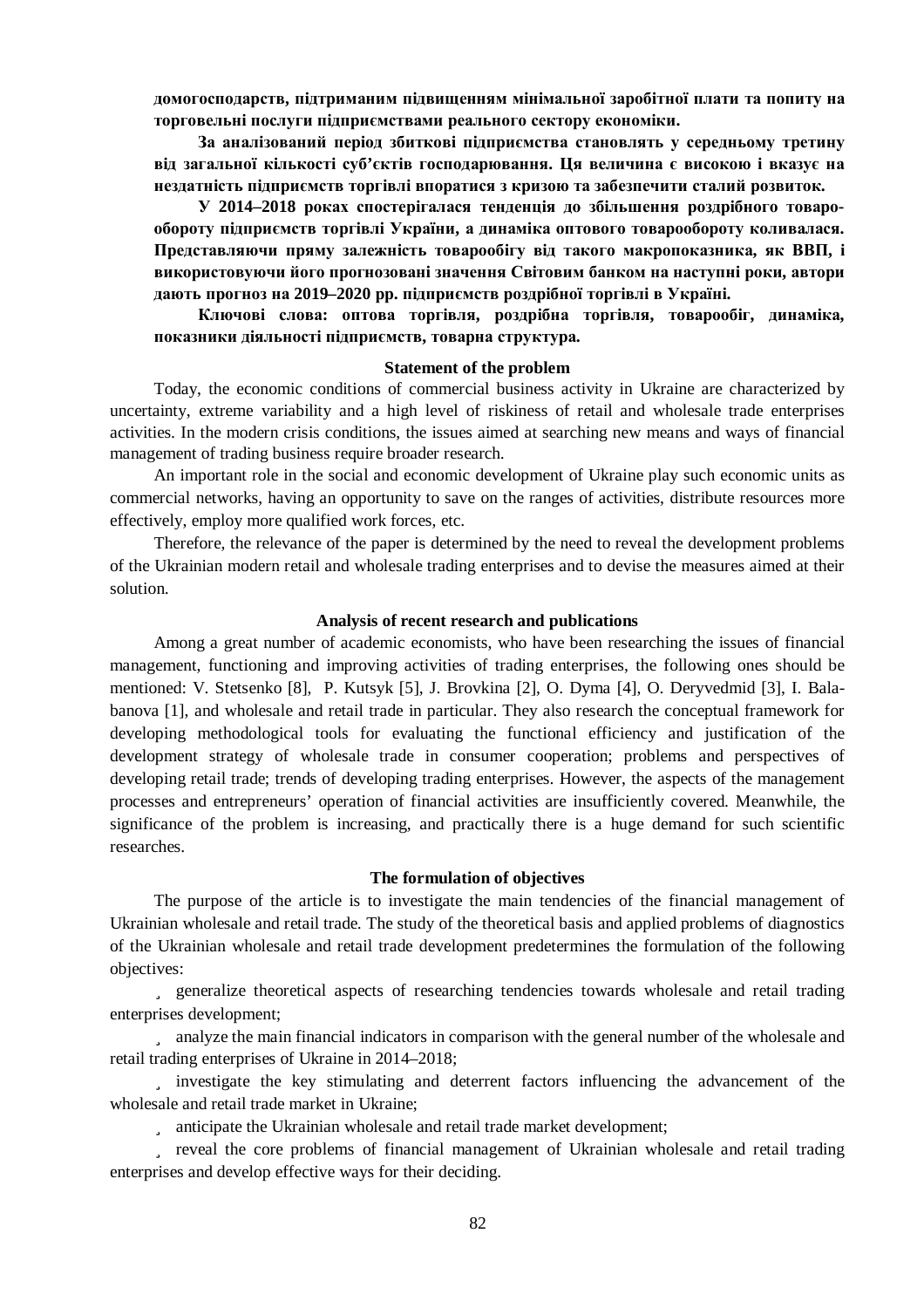### **Presentation of main materials**

There are some social and economic changes taking place in the process of reforming the Ukrainian economy. They relate to a wide range of activities and branches, in particular, the wholesale and retail trade, where the competitive behavior of certain enterprises is determinative. Trade plays an important role in creating competitive environment, implementing social policy and market orientation of national economy since it is a channel for promoting products to consumers and a kind of economic activity, the object of which is trade exchange and customer services in goods selling, their transportation, storing and preparing for sale.

A financial management of a trading enterprise sets a number of priority tasks, the implementation of which requires the fulfillment of the main functions. Due to the advancement of trading activities and business environment, the financial management functions need to be continuously improved and supplemented. Nowadays, among the functions of financial management of wholesale and retail trading enterprises the most important ones can be distinguished:

• selecting the most effective organizational form of the trading enterprise functioning and its structural units. At the stage of a new trading enterprise creation or expansion, the most effective and applicable organizational and legal form of activity is justified; the most appropriate assortment profile of a store or its separate structural units is determined;

• effective management of technological processes, which involves the selection of the technological scheme of goods movement and appropriate technological equipment; development of the organizational bases for goods supplying, receiving, storing and preparing for sale; determining system of goods placement in the sales area;

• adherence to the principles that meet market requirements, as they have fundamental meaning for building relationships between buyers and sellers in trading;

• focusing on ensuring the efficient and rational financial activity with minimal expenditures under conditions of scarcity of resources, overcoming low-efficiency regulation of trade activity by administrative methods, etc.

Using effective measures aimed at improving financial management of trading enterprises will allow them to form an appropriate pricing system, enter new markets, increase the satisfaction of target customers by improving service activities and providing quality products and services, enhance the working capacity and employees' responsibilities.

The main task of the wholesale trade is to create the most favorable conditions for the subjects of the commodity market in order to implement the rational commodity turnover and, thus, fully satisfy consumers' and retail trading enterprises' demands in the convenient time offering required quantity, quality and assortment of commodities.

The wholesale trade provides:

ü organization of the commodity flows and directing them from producers to buyers with minimal turnover costs and maximal speed of the goods movement;

ü organization, storage and managing of the stocks of goods, which are necessary for timely support of commodity market entities in case of changing conjuncture;

ü ensuring customers' demands in conditions of temporary lack of production or consumption (for example, seasonal breaks in production, transportation by waterways, etc.);

ü forming demand for new goods and their promotion to the commodity market.

Retail trade enterprises sell products directly to population, i.e. their function is to completely finish the process of moving goods from a producer to a consumer. To retail goods it is necessary not only to have commercial premises with the conditions for servicing customers properly, but also to form a wide range of goods, systematically change it in accordance with consumers' needs and demands. Thus, we state that the subject of the retail trade is purposed products sale and proper customer services, as well as provision of additional service support. According to the State Statistics Service of Ukraine, the number of retail trading enterprises in Ukraine has started to decrease in the recent years, however, the volume of goods turnover of these enterprises increases every year that indicates an increase in the scope of these entities' activities.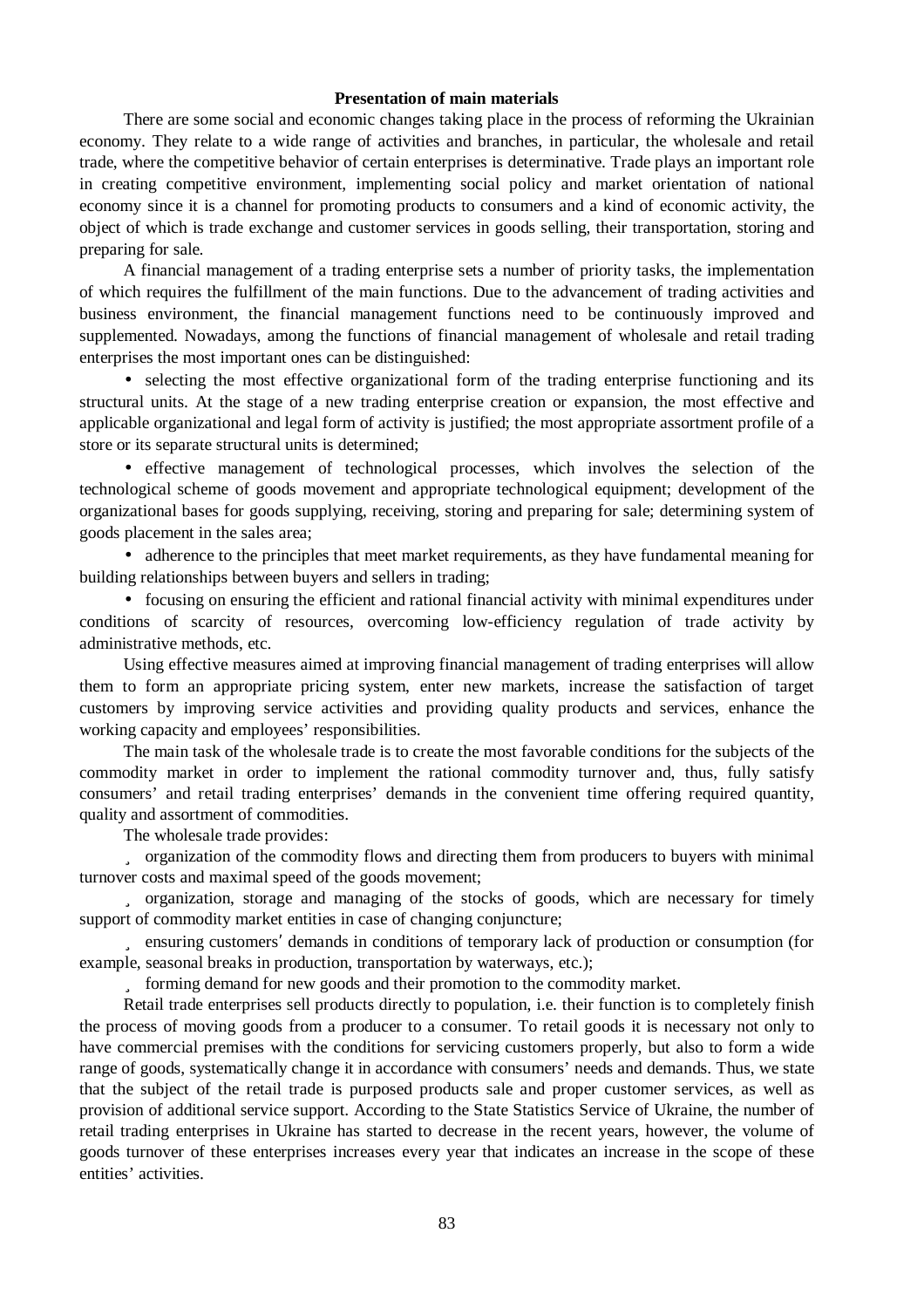One of the most important indicators and factors of trade development is the turnover level indicator. According to the State Statistics Service, in 2018, the growth of retail trade turnover had positive dynamics compared with the previous year, but it is changing in a wave-like way (table 1). The improvement was driven by the expansion of households' financial capacity, supported by increasing minimum wages and trade services demand by enterprises in the real sector of the economy.

*Table 1* 

## **Wholesale and retail trade turnover of wholesale and retail trading enterprises in Ukraine for 2014-2018**

| Indicators                                                                                       | 2014     | 2015      | 2016      | 2017      | 2018      |
|--------------------------------------------------------------------------------------------------|----------|-----------|-----------|-----------|-----------|
| Wholesale trade turnover of wholesale<br>trade enterprises (legal entities), millions            | 987957.0 | 1178887.1 | 1555965.7 | 1908670.6 | 2195695.7 |
| of UAH                                                                                           |          |           |           |           |           |
| Retail trade turnover <sup>2</sup> , millions of UAH                                             | 901923.7 | 1018778.2 | 1175319.2 | 815344.3  | 928556.4  |
| Retail trade turnover of retail trade<br>enterprises (legal entities), millions of<br><b>UAH</b> | 438342.7 | 477966.6  | 555975.4  | 586330.1  | 667044.3  |

*<sup>1</sup> Excluding the temporarily occupied territory of the Autonomous Republic of Crimea, the city of Sevastopol and a part of the temporarily occupied territories in Donetsk and Luhansk regions.* 

*2 Includes retail turnover data of enterprises (legal entities and individual entrepreneurs) which main type of economic activity is the retail trade.* 

*Source: developed on the basis of [2, 4, 6, 8].* 

The main factors of the current dynamics are [6, 8]:

*Incentive factors:* 

1. Increasing purchasing power of households due to the minimum wage rise (up to 3723 UAH from January 1, 2018);

2. Improving consumer sentiment of households in the previous year (according to the company GfK in 2018, the consumer sentiment index was 54 p., which is 7.7 p. higher than in 2017);

3. Increased demand for trade services of certain enterprises in the real sector (in the first half-year period of 2018: building activity has increased by 24.6 %, process industry – by 8 %). The improvement of the situation in the industry was in most industrial groups, except for the energy group goods: the output of investment goods has grown by 17.9 %, for durable consumer goods – by 12.5 %, for short-term consumer goods – by 7.3 %, and for intermediate goods – by 1.6 %;

4. Growth of imported goods volume (by 28.6 % in 2018; in 2017, the share of imported goods in wholesale trade was 57.7 % (compared to 55.3 % in 2016), while for the retail turnover of enterprises – 46, 9 % (41.3 % in 2016 respectively));

5. High dynamics of lending retail trading enterprises (as of the end of June 2018, compared to the end of June 2017, the volume of loans granted to retail trading enterprises has increased by 1.93). According to the calculations of the Ministry of Economic Development for six-month period of 2017, the ratio of loans granted to retail trading enterprises to the retail trade turnover was 0.39 compared to 0.10 for six-month period of 2016.

*Constraint factors:* 

1. Rising prices at the consumer market (in June 2017 (p/p) CPI (change to the corresponding month of the previous year) was 15.6 %, while in June 2016 (p/p) – 6.9 %;

2. Shrinkage of industrial intermediate goods producers' demand on wholesale trade services, first of all, due to obstacles connected with the rail and road transportation of goods across the railways and motorways collision line within Donetsk and Luhansk regions (reducing production by 2.6% in the first half-year of 2018):

3. Reduction of lending volume of wholesale trading enterprises (at the end of June 2018 comparing to the data at the end of June 2017, loans granted to wholesale trading enterprises have decreased by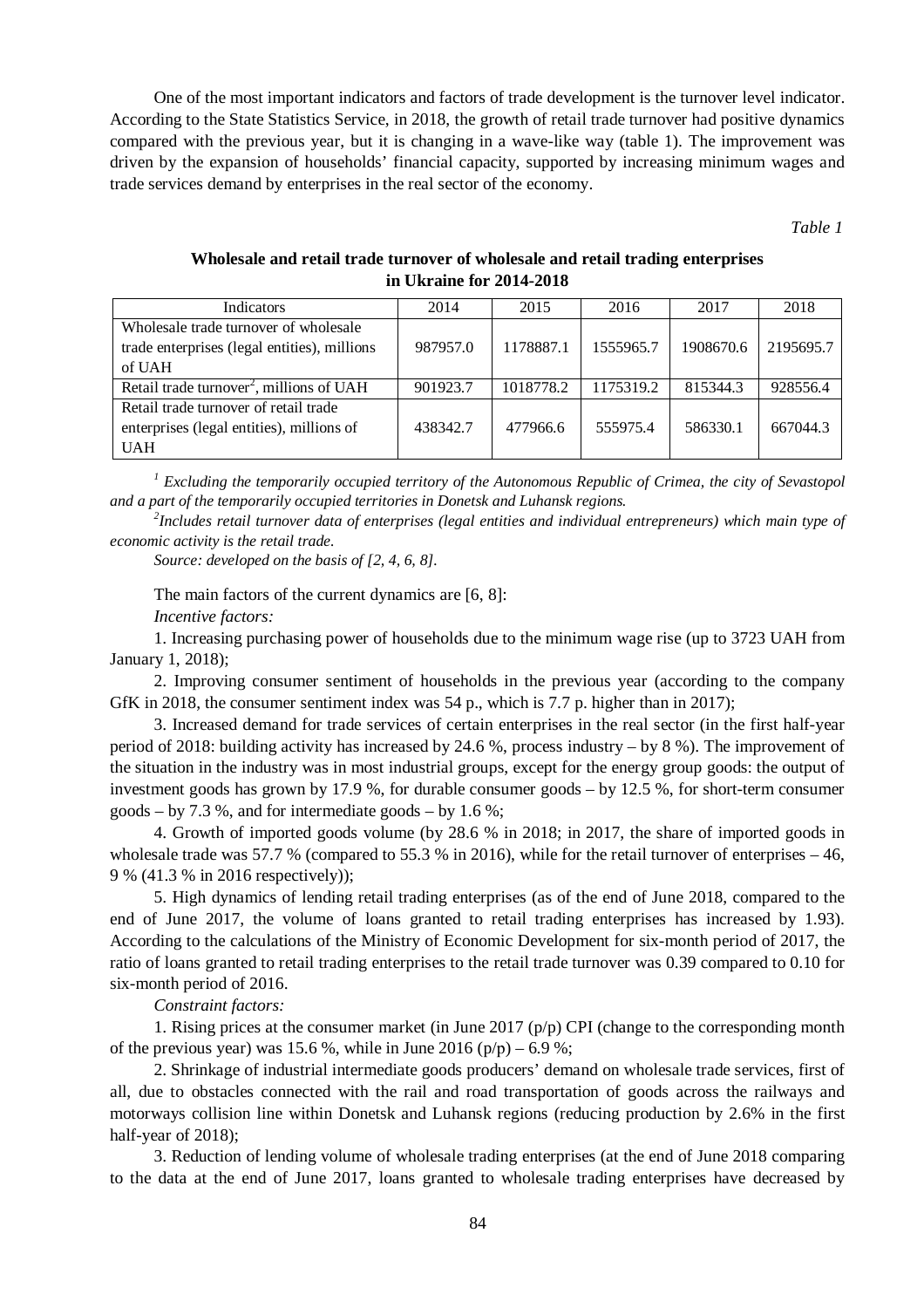25.3 %). On the one hand, it was mostly related to an increase in the profitability level of wholesale trading enterprises (in the first quarter of 2017 the profitability level of operating activities was 41.7 %, totally in economy 10.4%) and the availability of their own working capital. On the other hand, it was related to tightening of lending standards at corporate business segment (for long-term foreign currency loans and loans to large enterprises). The key factors that have led to more tighten application approval standards were the collateral risks, exchange rate expectations, and bank capitalization reduction.

For the first half-year period time, retail trade turnover has increased in 23 regions (22 regions in January–May 2017 and 18 regions in the first half of 2016). In general, the influence of Donetsk and Luhansk regions on the dynamic of retail trade turnover made up "plus" of 0.2 p.p. (Table 2).

*Table 2* 

| The highest growth rates |      |           |              | The lowest growth rates and negative results |         |           |               |
|--------------------------|------|-----------|--------------|----------------------------------------------|---------|-----------|---------------|
| Region                   | 2018 | Share in  | Contri-      | Region                                       | 2018    | Share in  | Contributions |
|                          |      | structure | butions p.p. |                                              |         | structure | p.p.          |
| Transcarpathian          | 20.9 | 2.1       | 0.5          | Volyn'                                       | $-10.3$ | 1.6       | $-0.4$        |
| Vinnytsia                | 16.9 | 2.1       | 0.5          | Ternopil                                     | $-1.9$  | 1.1       | $-0.1$        |
| Odessa                   | 13.8 | 8.1       | 0.9          | Chernihiv                                    | 0.3     | 1.7       | $-0.02$       |
| Sumy                     | 10.2 | 1.6       | 0.3          | Khmelnitskyi                                 | 0.9     | 1.9       | 0.02          |
| Lviv                     | 9.2  | 6.2       | 0.5          | Luhansk                                      | 1.3     | 0.6       | 0.01          |

**The retail trade turnover (regional section), % p/p** 

*Source: calculated according to data [6]* 

For better evaluation of the situation, let us consider the statistical data presented in Table 3.

*Table 3* 

|              |                                       | Wholesale turnover                    | Retail turnover                    |                                       |  |
|--------------|---------------------------------------|---------------------------------------|------------------------------------|---------------------------------------|--|
| Year         | share of food<br>products group,<br>% | share of non-food product<br>group, % | share of food products<br>group, % | share of non-food<br>product group, % |  |
| 2014         | 20,6                                  | 79,4                                  | 40                                 | 60                                    |  |
| 2015         | 19,5                                  | 80,5                                  | 39,5                               | 60,5                                  |  |
| 2016         | 17,6                                  | 82,4                                  | 38,9                               | 61,1                                  |  |
| 2017         | 19,7                                  | 80,3                                  | 40,2                               | 59,8                                  |  |
| 2018         | 18,6                                  | 81,4                                  | 41,1                               | 58,9                                  |  |
| 2018 до 2017 | $-1,1%$                               | $+1,1%$                               | $+0,9%$                            | $-0.9\%$                              |  |

**The dynamics of retail and wholesale trading enterprises structure in Ukraine 2014–2018** 

*Source: calculated according to data [2, 4, 6, 8].* 

Having analyzed the dynamics of the retail trade turnover structure, we conclude, that the share of food products in the retail trade turnover is increasing, that characterizes the post-crisis situation in the country since the purchasing power of people decreases, and, thus, they invest less in non-food goods.

Considering the structure of the wholesale trade turnover, the opposite situation is observed, i.e. the share of non-food products has increased. It can be explained that wholesale trading enterprises save on transportation costs by purchasing larger consignments of expensive non-food products. Although the turnover of enterprises is increasing, the financial results of trading enterprises are characterized by negative tendencies in the similar periods.

Despite the problems, the development of retail trade networks is considered to be a promising activity. The reports of the Deloitte International Auditing and Consulting Company, which prepares the annual rating of "TOP-500 companies in Central and Eastern Europe", show that according to the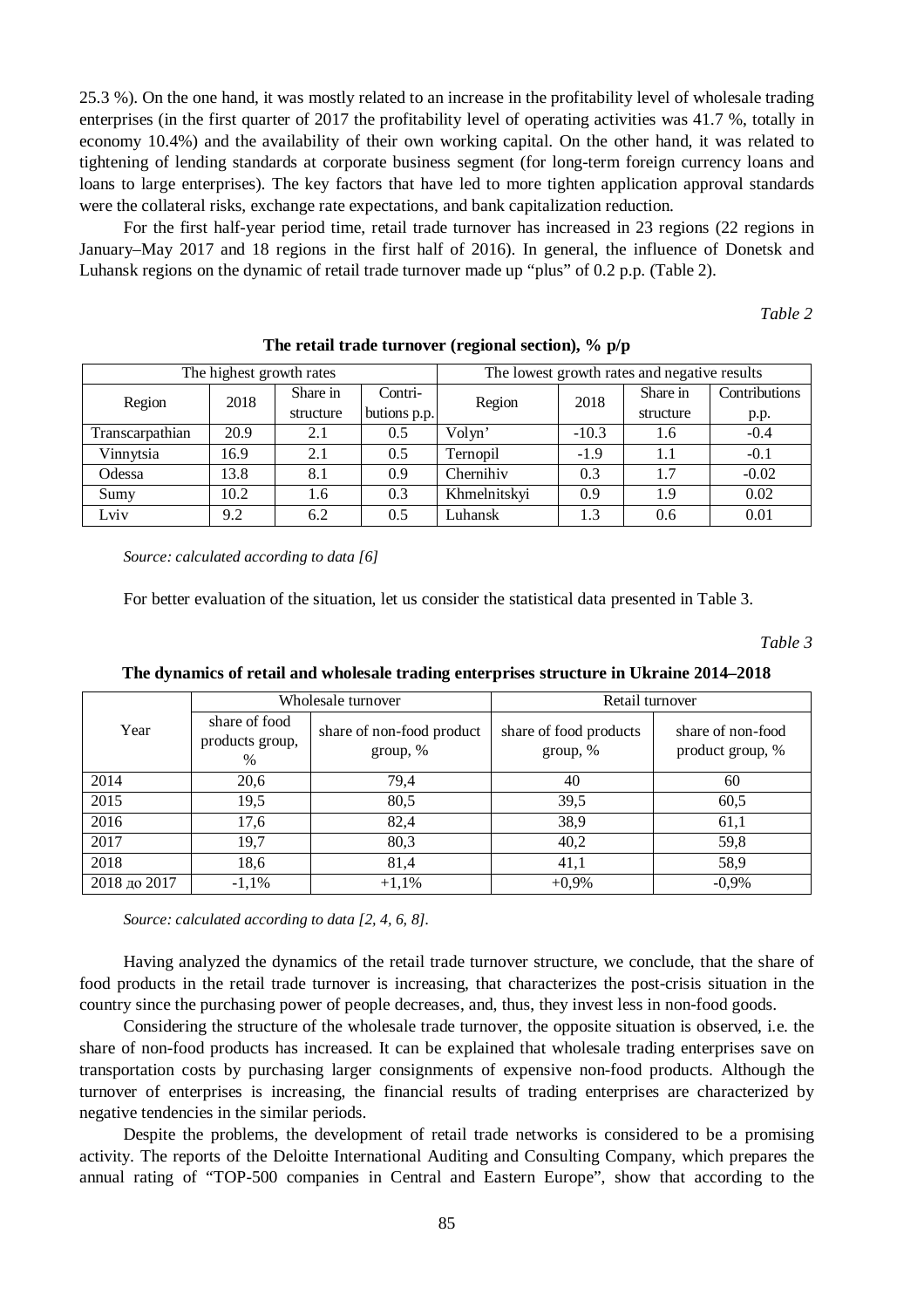dynamics of enterprise development and incomes there are six Ukrainian retail trade companies as leaders in the "Retail trade" sub-sector. They are "ATB Market", Fozzy Group, "Epicenter K", "Foxtrot", "Auchan Ukraine", "Furshet". "Foxtrot" is asserted to be a company that lowered the income to -4.0 % by the previous year, but still manages to hold a leader's position [7]. We present a rating and revenues changes of the six Ukrainian leading companies (Table 4).

*Table 4* 

| No.            | Company           | Revenues in 2017  | The change in revenues |  |
|----------------|-------------------|-------------------|------------------------|--|
|                |                   | (millions of EUR) | compared to 2016       |  |
|                | <b>ATB</b> Market | 2,4641            | 26.9%                  |  |
| $\overline{2}$ | Fozzy Group       | 2.3906            | 12,0%                  |  |
| 3              | Epicenter K       | 1,5542            | 90%                    |  |
| 4              | Foxtrot           | 7817              | $-0.4\%$               |  |
|                | Auchan Ukraine    | 4990              | $0.8\%$                |  |
| 6              | Furshet           | 4948              | $0.0\%$                |  |

## **The rating of Ukrainian trade companies based on the rating of "TOP-500 companies in Central and Eastern Europe-2017"**

*Source: calculated according to data [7].* 

Since the dynamics of Ukraine's retail turnover is determined by the economic growth of the state, so, having the information concerning the forecast of the country's future GDP the volume of the goods turnover can be forecast.

The Figure 1 illustrates the dependence of Ukraine's retail trade turnover on its GDP, which can be expressed by the following regression equation:

 $Y = 0.836X - 408517.7$ 

where  $Y$  – retail trade turnover of Ukraine;  $X$  – nominal GDP of Ukraine.



*Fig. 1. Correlation of retail trade turnover of Ukraine with the nominal GDP Source: own analysis based on [2,6]* 

Thus, using the formula we forecast the country's retail trade turnover: for 2019:  $Y_{2019} = 744092,8$ for 2020:  $Y_{2020} = 755618.9$ 

Therefore, according to the received forecast the dynamics of the trade sector will first of all be determined by the retail trade. The main influencing factors will be the consumer demand by rising real wages and gradual increasing of imported consumer goods supply. In addition, wholesale trade will be characterized by more restrained development dynamics as a result of a temporary transport blockade in the East part of the country that will gradually diminish its influence under diversification conditions of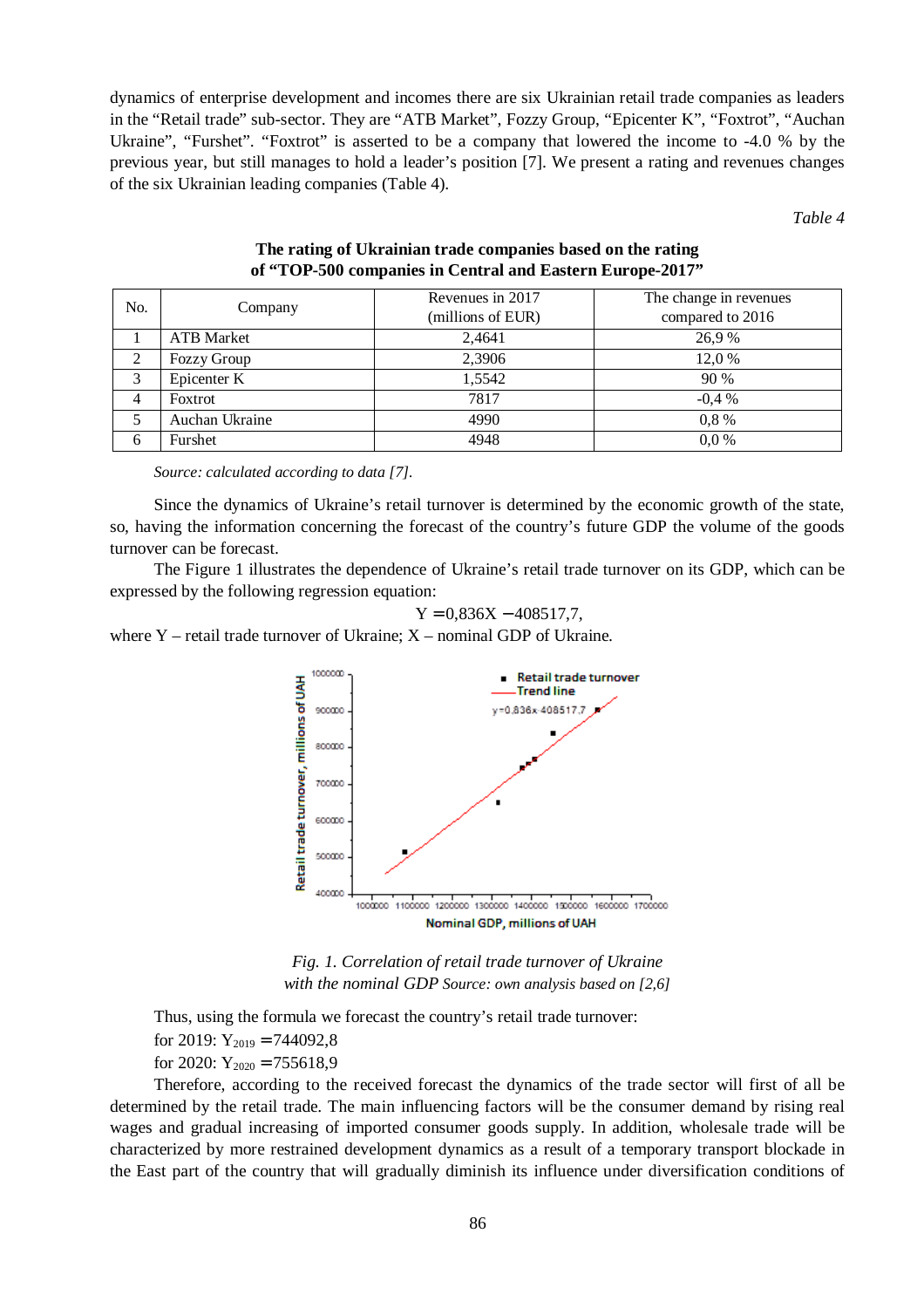sources of raw materials supply to industrial enterprises. The continuing revival of business activity in the economy will be a positive factor (according to the National Bank of Ukraine, in the second quarter of 2019, for the third quarter in a raw, respondents from all business types are expecting the revival of the business activity for the next 12 months).

*Table 5* 

| Problems and prospects of wholesale and retail trading enterprises development |  |  |  |
|--------------------------------------------------------------------------------|--|--|--|

|                | Problems                                                                                     | Development prospects                                                                      |
|----------------|----------------------------------------------------------------------------------------------|--------------------------------------------------------------------------------------------|
| 1              | The economic crisis, which has caused inflation and a                                        | An increase in domestic production that                                                    |
|                | high level of hryvnia depreciation, and therefore a huge                                     | will become possible under the following                                                   |
|                | increase of dollar exchange rate, that directly affects the                                  | conditions:                                                                                |
|                | price of goods.                                                                              | • providing<br>certain<br>benefits<br>the<br>to                                            |
| $\mathfrak{2}$ | Reduction of domestic production of goods, which leads                                       | producers by the state;                                                                    |
|                | to imports increase.                                                                         | • minimizing the tax burden, which will be<br>the first step towards the anti-shadowing of |
| 3              | Excessive tax burden, which causes the shadow economy                                        | the wholesale and retail trade sector;                                                     |
|                | growth in the trade sector. Increasing of import duty on                                     | • developing by banks a lending system at                                                  |
|                | non-food products, in particular household appliances and                                    | profitable and more loyal interest rates.                                                  |
|                | electronics.                                                                                 |                                                                                            |
| 4              | A large number of ambiguous statements in regulatory and                                     | More effective and state regulation is                                                     |
|                | legal acts on retail and wholesale trade.                                                    | needed. Active involvement of international                                                |
|                |                                                                                              | experts to cooperation.                                                                    |
| $\overline{5}$ | Growth of fixed costs:                                                                       | additional<br>Involvement of<br>funds<br>and<br>reducing costs:                            |
|                | rent cost;<br>increase of utilities tariffs;                                                 | determine the optimal size of the goods                                                    |
|                | transportation costs due to fuel costs rising;                                               | supply, and their delivering frequency;                                                    |
|                | indexation of wages and growth of its minimum size, etc.                                     | • renting out of free premises;                                                            |
|                |                                                                                              | saving of electricity, transition to more                                                  |
|                |                                                                                              | economical means of heating;                                                               |
|                |                                                                                              | purchasing more economical cars, as well as                                                |
|                |                                                                                              | making new, more favorable contracts with                                                  |
|                |                                                                                              | carriers, reducing supply distances;                                                       |
|                |                                                                                              | • redundancy due to improving<br>other                                                     |
|                |                                                                                              | employees' skills.                                                                         |
| 6              | Accumulation of accounts receivable, which causes the<br>outflow of funds from the turnover. | Determination of the optimum amount of<br>receivables, reduction of deadlines, as well     |
|                |                                                                                              | as necessary changes in terms of paying off.                                               |
| $\overline{7}$ | Reduction of people's purchasing power.                                                      | Using marketing techniques such as:                                                        |
|                |                                                                                              | • creation of bonuses system for clients;                                                  |
|                |                                                                                              | · holding seasonal and periodic sales,                                                     |
|                |                                                                                              | promotions and discounts;                                                                  |
|                |                                                                                              | · selling products that are targeted at                                                    |
|                |                                                                                              | consumers with different income levels.                                                    |
| 8              | Insufficient level of investment and state support.                                          | Searching for investors through cooperation                                                |
|                |                                                                                              | with foreign companies; issuing securities.                                                |
| 9              | A large number of counterfeit and poor-quality goods.                                        | Improved warranty services. Stricter control                                               |
| 10             | Inability to create an attractive interior and design for                                    | over suppliers.<br>number<br>of measures<br>should<br>A<br>be                              |
|                | attracting clients. Insufficient staff qualification, low                                    | implemented, among them:                                                                   |
|                | ethics level for working with buyers.                                                        | • active involvement of foreign specialists                                                |
|                |                                                                                              | in cooperation and consultations;                                                          |
|                |                                                                                              | · stimulation of staff through providing                                                   |
|                |                                                                                              | benefits and bonuses for a certain amount of                                               |
|                |                                                                                              | sold goods, made loans, etc.                                                               |

*Source: developed on the basis of [1, 2, 5, 8].*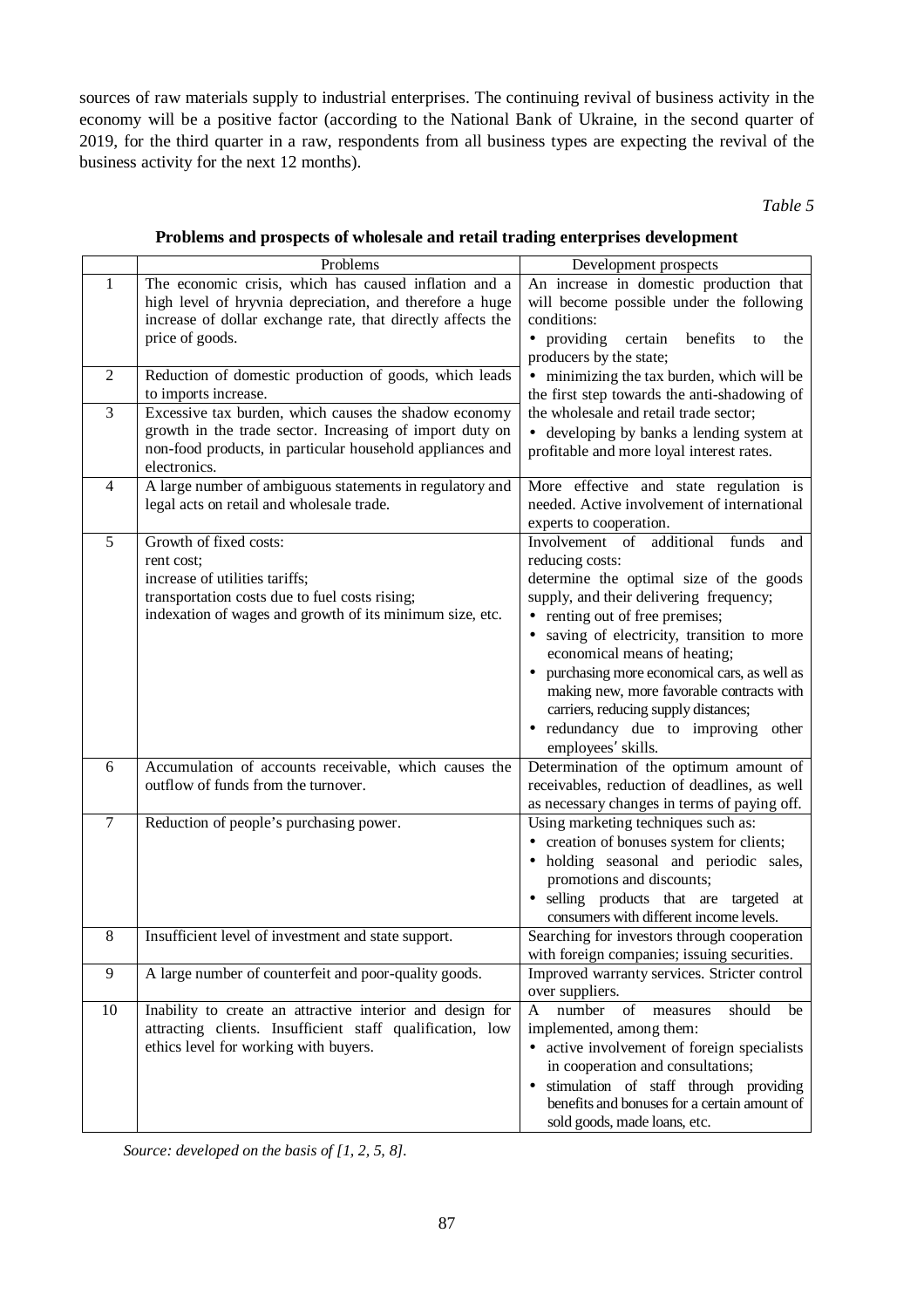Today, the biggest problem for trading enterprises is a significant growth of inflation, which has led to a rapid increase of the foreign currency value, price rising, and lowering consumer purchasing power.

In trading enterprises, the volume of retail turnover are decreasing because of the impossibility to form sufficient commodity stocks due to the suspension of construction projects in all areas and regions of Ukraine and product range reduction, etc. The above-mentioned tendencies directly affect the reduction of trading enterprises' incomes.

A characteristic feature of trading enterprises is an optimization of personnel management costs. There is a redundancy by combining different employees' responsibilities into a single system of effective performance of tasks.

The trading process is characterized by existing technologies that can provide movement of the product (goods) to the final consumer. For retail and wholesale trading enterprises, it is also typical to involve logistics, marketing, standardization systems, certification systems in the trade process, that are able to provide the best quality of goods and trading as well. Operational and sale personnel should, first and foremost, ensure effective and profitable business activities of wholesale and retail trading enterprises. Nowadays, the peculiarity of trading networks is a great experience of national enterprises in managing trading and using world experience especially after a large number of foreign trade operators have entered the consumer market.

One of the problems of retail and wholesale trading enterprises is also a significant lack of resources. Hence, there is a need to determine the optimum amount of resources for the commercial operations of trading companies, as well as to provide alternative channels for their attraction with minimal risks and costs in case of increased additional resource requirements.

With regard to the wholesale trade, the centralized delivery to wholesalers of goods in optimum consignments, range completed with goods from different manufacturers, optimum frequency of delivering, ensures the stability and proper completeness of the product range in retailing. This is especially important for network retailers, whose number in the retail network is significant. In general, due to increasing the size of goods consignments, the costs of transporting and performing other functions related to the goods turnover are reduced. As a result, prices for goods are reducing and the demand for them is increasing. Wholesale intermediaries, important links in logistics systems that should be created in all commodity markets, can contribute to their development in the right way.

### **Conclusions**

The conducted research allows us to conclude that the modern theory and practice of management requires the creation of new, effective scientific and methodological approaches to assessing the effectiveness of enterprises' financial and economic activities management in all spheres and areas, in particular, in formation and using their financial resources, on the basis of systematic and complex decisions making and their realization.

Under modern conditions, the priority task of business entities is the development and implementation of a balanced system of complex evaluation of the efficiency and performance of financial strategy and financial policy at their formation and implementation stages. In this context, one of the topical tasks is to develop and implement substantiated methodical techniques for a complex evaluation of financial management performance, including retail and wholesale trading enterprises, considering their movement stages and transformation in the process of formation, placement, usage and reproduction at the operational, tactical and strategic levels of enterprise's management activities.

#### **Prospects for future research**

The theoretical research foundations and applied problems of diagnostics of financial management development of the wholesale and retail trade in Ukraine will be used in further research papers. They can deal with complex evaluating of financial management performance at retail and wholesale trading enterprises at the stages of their formation (mobilization), placement (investing), usage and reproduction (return), using a substantiated indicator system based on the surveyed sample of retail and wholesale food products trading enterprises and on the business types of Ukraine. The another prospect for future research